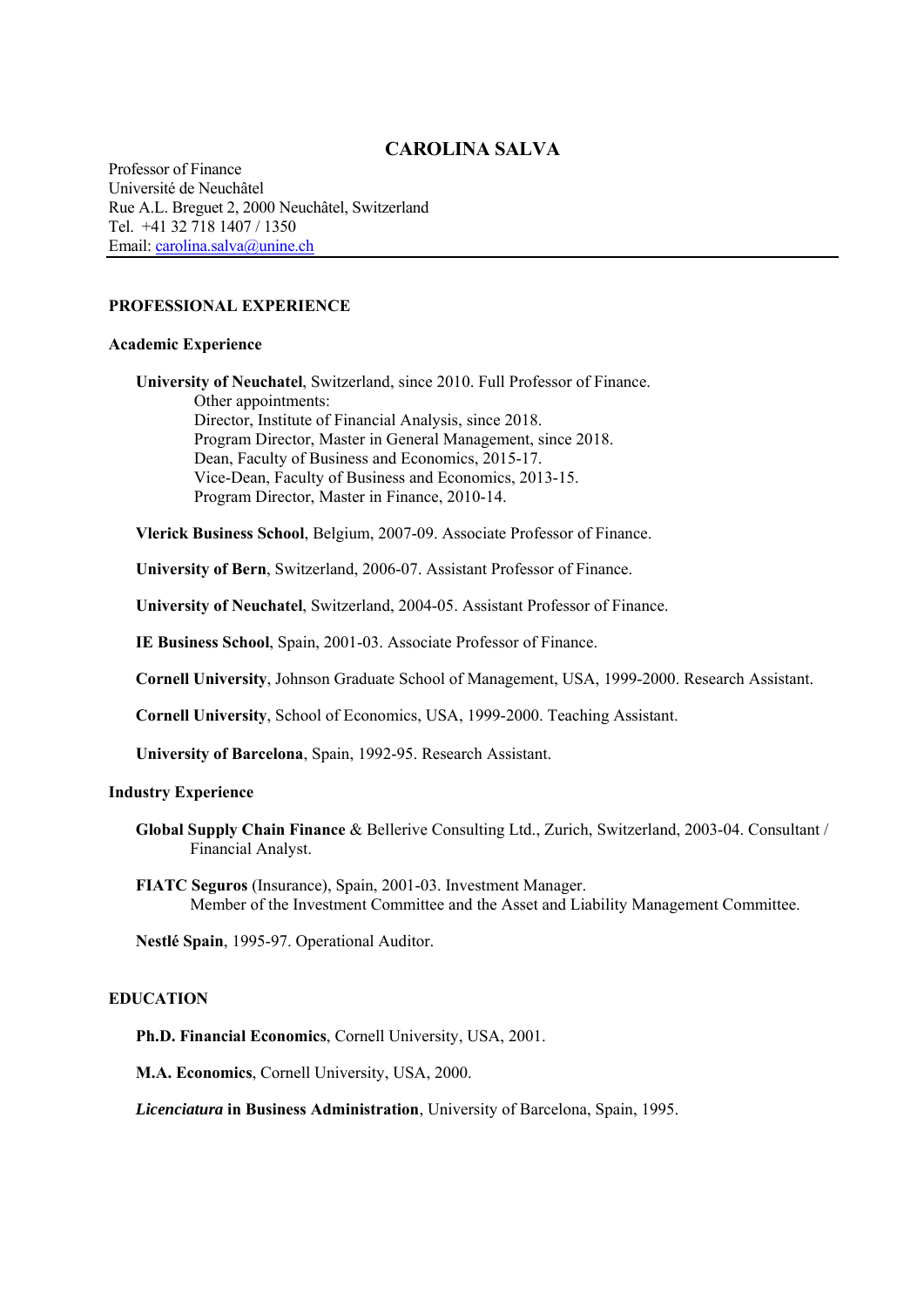**MIBP** (Multi-Regional International Business Program), York University, Toronto, Canada, 1993-94.

**Courses:** Harvard University, USA, 1995. Lyon Graduate School of Business, France, 1993. University of California, Berkeley, USA, 1992.

## **TEACHING ACTIVITIES**

Regular courses taught at University of Neuchatel (since 2010) at bachelor and master level: Financial Management, Corporate Finance, Valuation, CFA Equity Research Seminar.

Courses taught at bachelor, master, MBA and executive education levels at HEC Lausanne, Vlerick Business School, University of Bern, IE Business School and University Robert Schuman Strasbourg: Corporate Finance, Valuation, Financial Analysis, Financial Management, Managerial Finance, International Finance, Risk Management, Financial Markets.

### **RESEARCH**

#### **Publications**

- 'The Value of Analyst Recommendations and the Organization of Financial Research', (with Frédéric Sonney), *Review of Finance*, April 2011, 15(2), 397-440.
- 'The Value of Excess Cash and Corporate Governance: Evidence from U.S. Cross-listings', (with Laurent Fresard), *Journal of Financial Economics*, November 2010, 359-384.
- 'The Economic Consequences of Increased Disclosure: Evidence from International Cross-Listings', (with Warren B. Bailey and G. Andrew Karolyi), *Journal of Financial Economics*, July 2006, 175-213. Paper featured in The Economist, 22nd July, 2006.
- 'Foreign Listings, Corporate Governance and Equity Valuations', *Journal of Economics and Business*  55, September/December 2003, 463-485.

#### **Other Publications**

 'Swatch-Bloomberg: le défi de la communication', (with Michel Dubois and Alain Schatt), *Le Temps*, 18 May 2011.

'The economic consequences of international cross-listings', *Croniques Universitaires*, 2011.

'Divulgation d'information: quelles retombées économiques?', *AGEFI Magazine–Haute Finance*, 2004.

### **Working Papers and Current Research**

'Do Financial Bidders Bid on Underpriced Targets? Evidence from Failed Bids' (with Xiqian Zhang), working paper. https://papers.ssrn.com/sol3/papers.cfm?abstract\_id=3215749.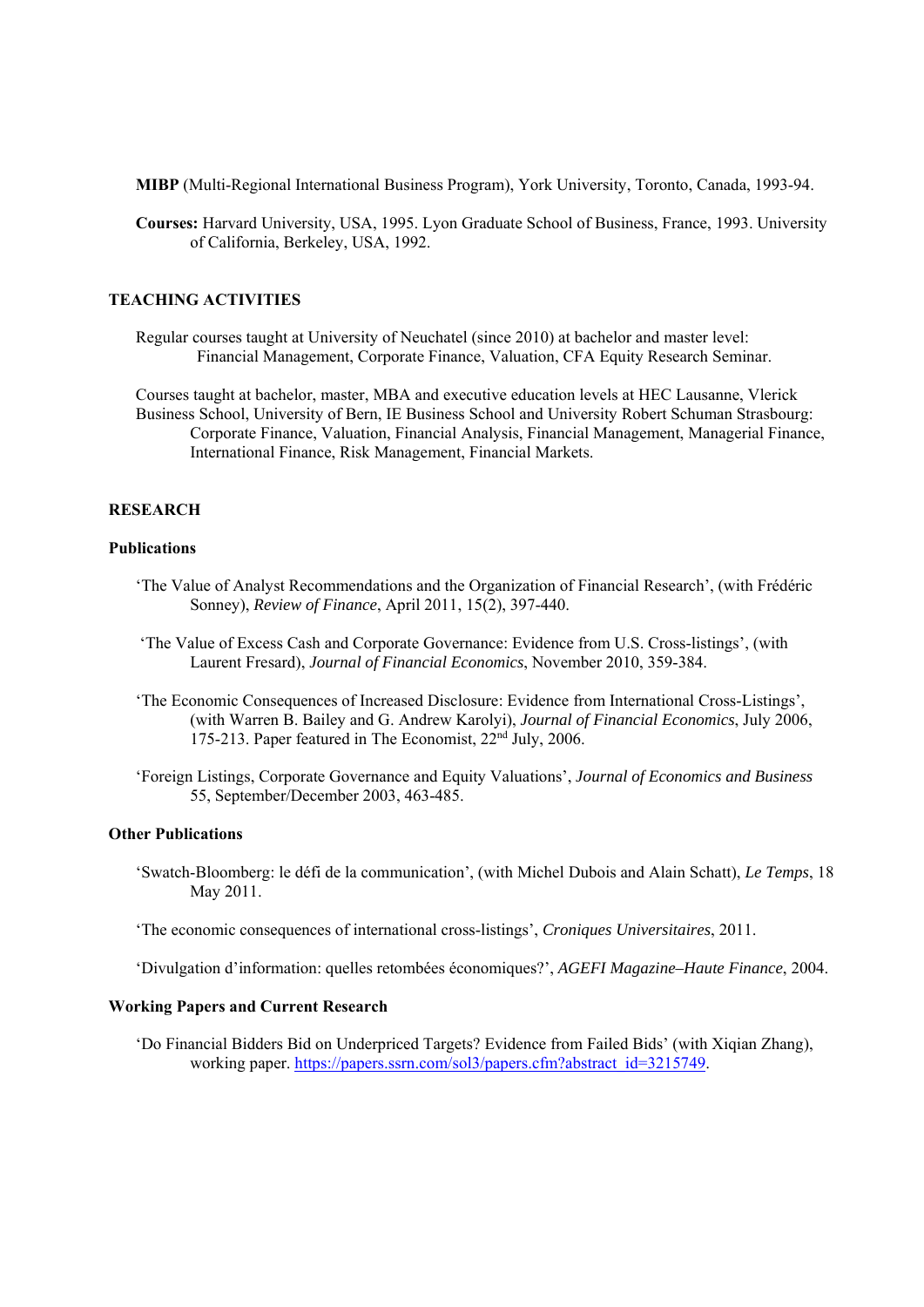- "Pension Fund Board Governance and Asset Allocation: Evidence from Switzerland" (with Nadège Bregnard) working paper. https://papers.ssrn.com/sol3/papers.cfm?abstract\_id=3334950. Featured in: Canadian Investment Review March, 2019; www.investir.ch, 2019.
- 'The Foreign Firm Discount' (with Laurent Fresard), working paper, http://papers.ssrn.com/sol3/papers.cfm?abstract\_id=1564842.

"Pension fund liquidity management" in progress.

"Pension fund asset allocation" in progress.

# **MEMBERSHIPS and REVIEWING ACTIVITIES**

**Commission and board memberships**: Assemblée de l'Université, UNINE (since 2019 and 2017), Conseil de l'Université, UNINE (2015-17), Commision de Gestion et Finances, UNINE (2015-17), Commision de recherche SNF, UNINE (since 2015).

**Recruitment Committees**: Université de Neuchâtel, HEC Lausanne, Universität Bern, HEC Genève, Vlerick Leuven Gent Management School.

**Referee Activities**: The Review of Financial Studies, Management Science, Journal of Financial and Quantitative Analysis, Review of Finance, Journal of Banking and Finance, Journal of Empirical Finance, Journal of International Business Studies, Journal of Financial Services Research, Journal of Economics and Business, European Finance Review, European Accounting Review, Journal of Financial Econometrics, Financial Management, Quarterly Review of Economics and Finance.

**Conference Reviewer:** European Finance Association Meetings, since 2006.

**Expert Opinion on research grant applications:** SNF (Swiss National Science Foundation), Switzerland, KU Brussels, Belgium and Social Sciences and Humanities Research Council, Canada.

**Discussant:** 6th Research Seminar in Accounting, KULeuven, Belgium, 2007. European Finance Association Meetings, 2006 and 2007. Fifth Accounting Research Workshop, Fribourg, 2007.

**Consulting / project supervisor:** Inbev, Euronext Brussels, Eandis, ING, Bekaert, Umicore, Dexia Asset Management, NXP, Besix.

## **OTHER ACADEMIC ACTIVITIES**

**Invited Professor:** HEC Lausanne (2013), HEG Neuchatel (2012), Vlerick Business School (2010), University of Neuchatel (2006-09). University Robert Schuman, Strasbourg (2007-08).

**Invited Speaker**: Swiss Pension Conference, Geneva, 2020. Inaugural lecture, University of Neuchatel, 2011. Vlerick Finance Academy, Belgium, 2008.

**PhD Director**: Sidita Hasa (on going), Xiqian Zhang (2017), Nadège Bregnard (2018).

**PhD Committee:** Severin Widmer (2016), Ivan Guidotti (2015), Stefano Colonnello (2015), Therese Olivier (2013), Istvan Nagy (2012), Mesrop Janunts (2010).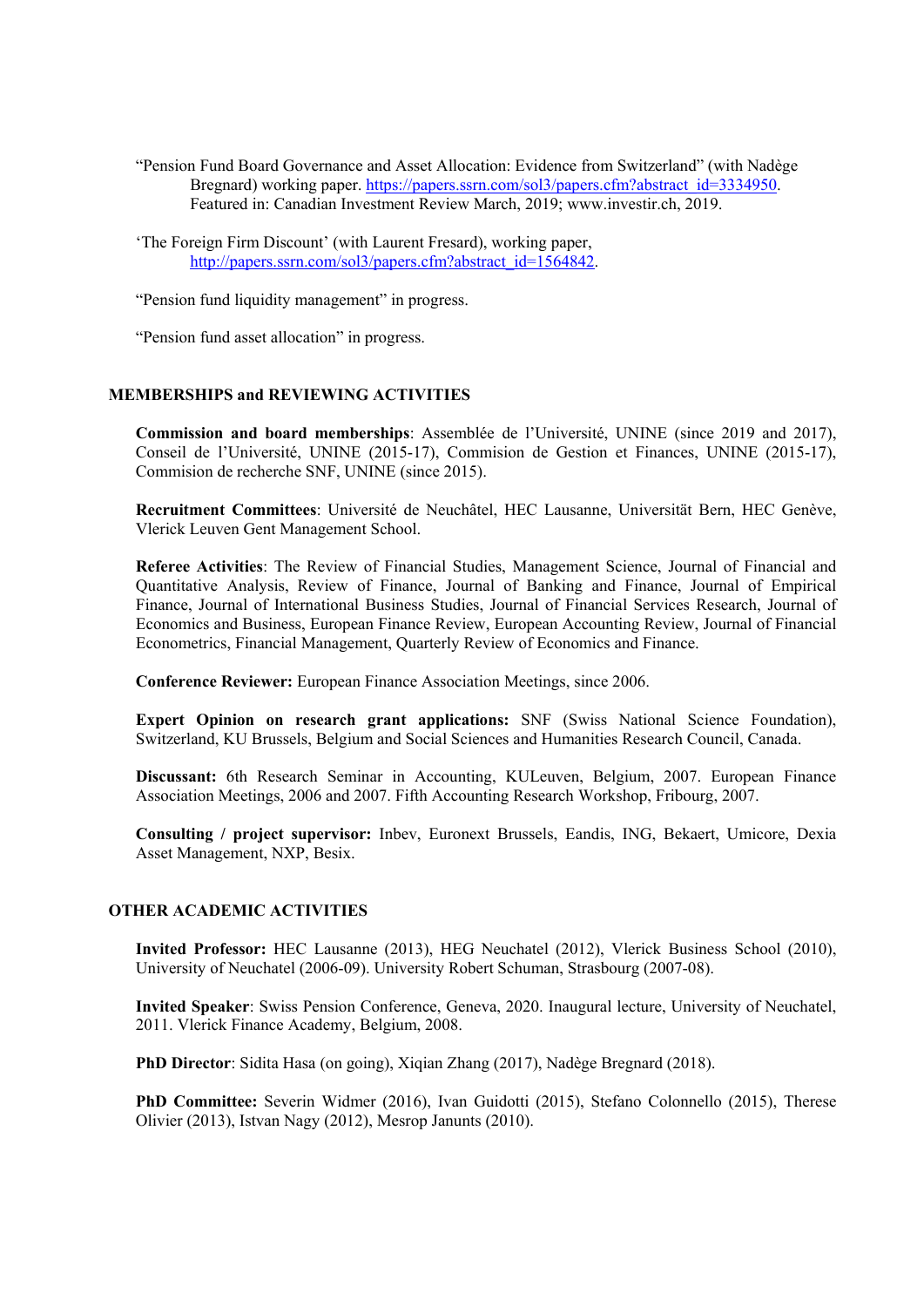## **SEMINARS AND CONFERENCE PRESENTATIONS**

**Conferences:** AFFI Annual Conference 2018, EFMA 2017, EFA 2010, Belgian Financial Research Forum 2008, EFMA 2007, EFA 2007, FMA 2007, the International Corporate Governance Conference (Geneva) 2007, Fifth Accounting Research Workshop (Fribourg) 2007, EFA 2006, FMA 2006, AFA 2003.

**Seminars:** Queensland University of Technology, 2018. University of Amsterdam, 2010. University of Leuven, 2010. Universita Cattolica di Milano, 2010. University of Geneva, 2009. IE Business School, 2009. KULeuven, 2007. University of Antwerp, 2007. Tilburg University, 2007. University of Bern, 2007, 2005. University of Zurich, 2005. FAME Research Day, Geneva, 2004. ESADE Business School, 2002. IE Business School, 2001. Universidad Carlos III, Spain, 2001. INOVA, Universidade Nova de Lisboa, 2001. ESSEC Business School, 2001. ISMA Centre for Education and Research in Security Markets at University of Reading, 2001. Cornell University, 2001.

## **RESEARCH FUNDING**

- SNF (Swiss National Science Foundation), 2019-22, project: "Pension fund asset allocation: Evidence from Switzerland", CHF193'552.
- University of Neuchatel, Seed money, 2017, project "Understanding liquidity management in pension funds", CHF15'000.
- SNF (Swiss National Science Foundation), 2011-14, project: "New Perspectives on M&A in Europe", CHF167'680.
- University of Neuchatel, Seed money, 2010, project "Understanding liquidity management in pension funds", CHF20'000.
- Flemish Government, 2008, project "Valuation and Corporate Governance", EUR45'000.
- SNF (Swiss National Science Foundation), 2007-08, project: "Valuation effects of dispersion in expectations, changes in regulation and cash holdings", member of research team, CHF172'057.
- SNF (Swiss National Science Foundation), 2004-07, project: "Behavior and Performance of Macroeconomic and Financial Analysis", member of staff, CHF214'188.

## **HONORS and AWARDS**

Research Award, Swiss Finance Institute, 2006. Sicca Research Fellowship, Institute of European Studies, Cornell University, USA, 2000. Tuition Fellowship, Cornell University, USA, 2000. La Caixa Fellowship, Spain, 1997-99. Intercampus, Ministry of Foreign Affairs, Spain, 1995. CIRIT Fellowship, Generalitat de Catalunya, Spain, 1993-94.